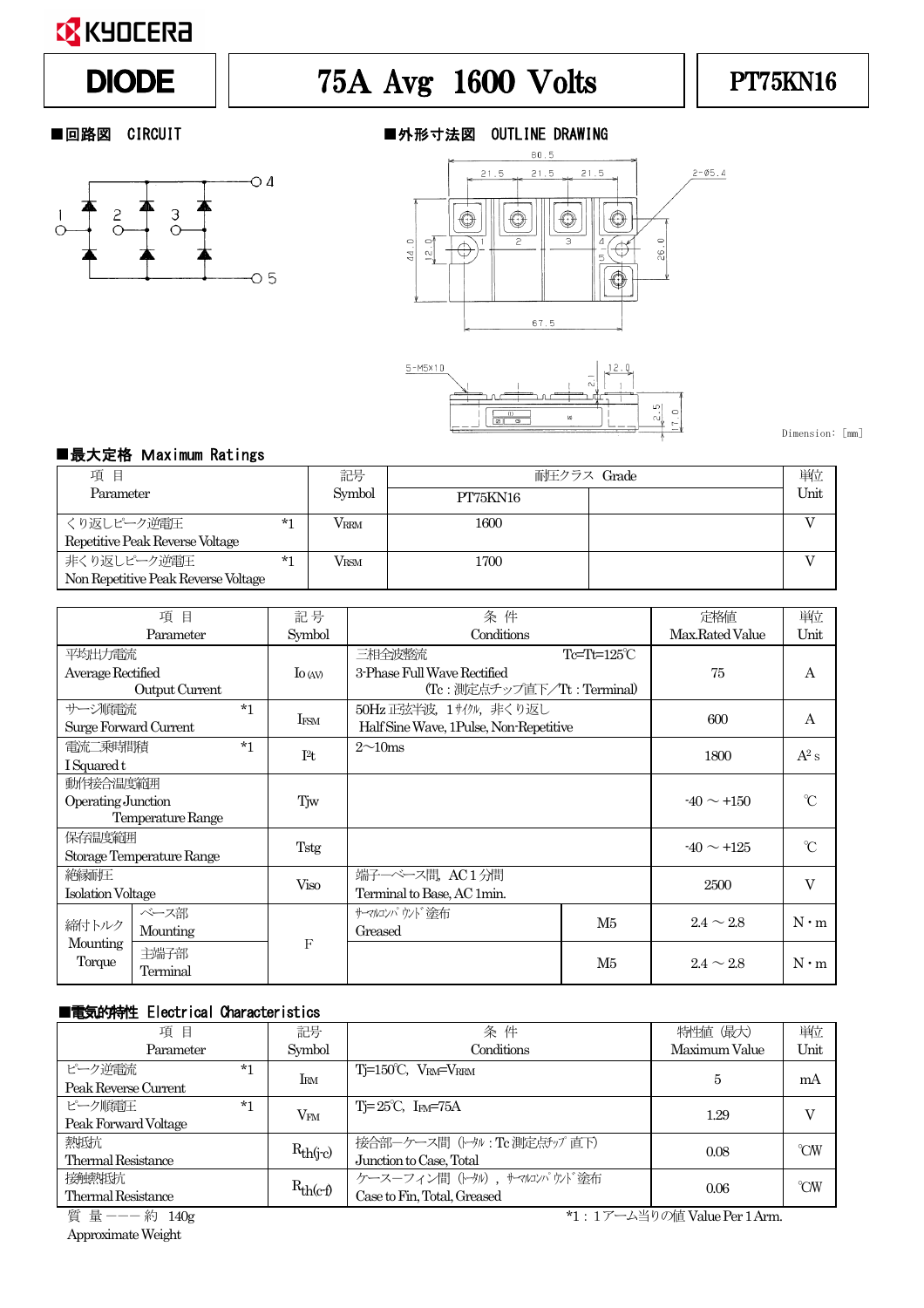*FORWARD CURRENT VS. VOLTAGE* 順電圧特性



 $(A)$ 

瞬

時

順

電

流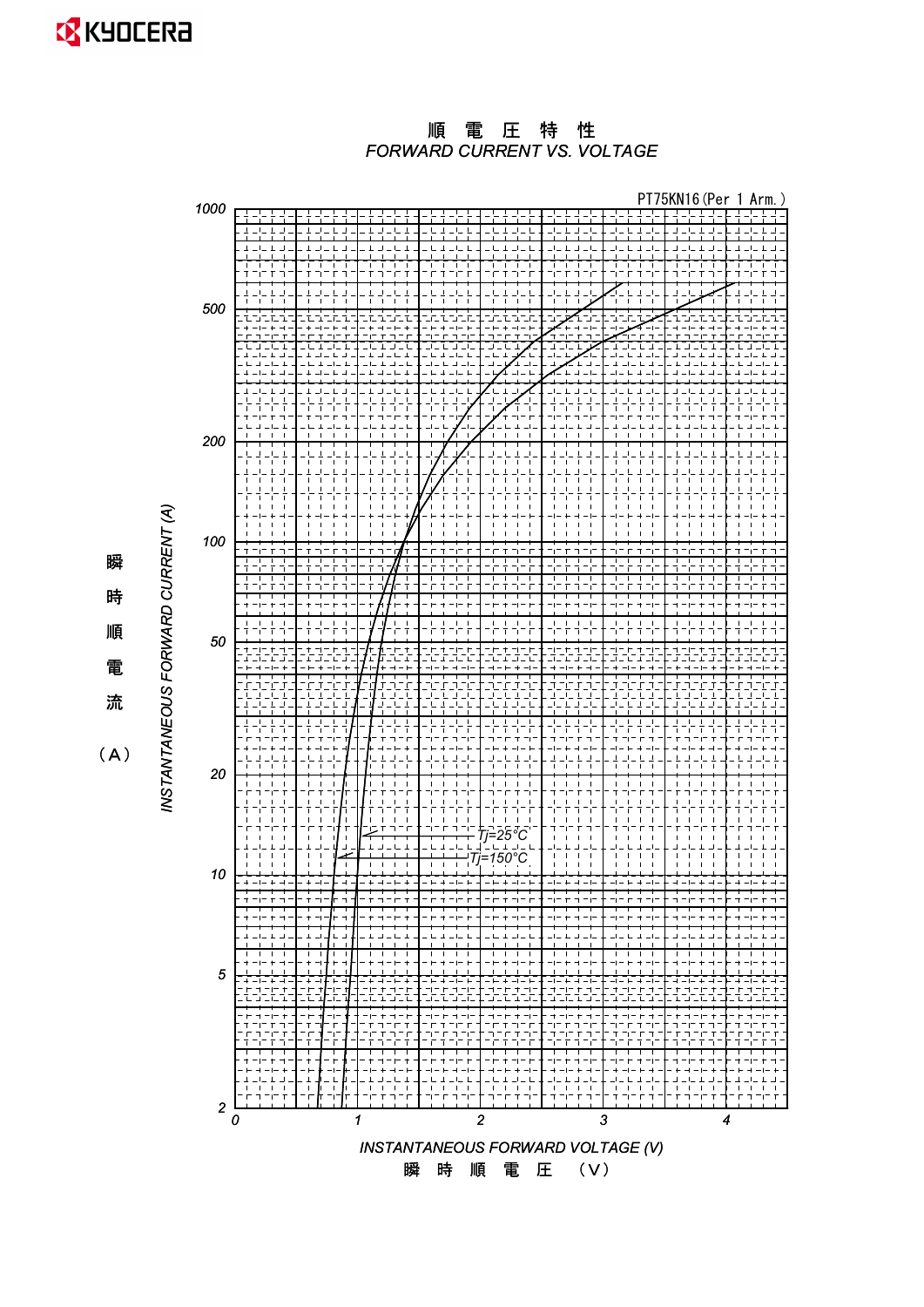

*CASE TEMPERATURE (°C)* 㸦Υ㸧ࠉᗘࠉ ࠉࢫࠉ࣮ࠉࢣ

平均順電力損失特性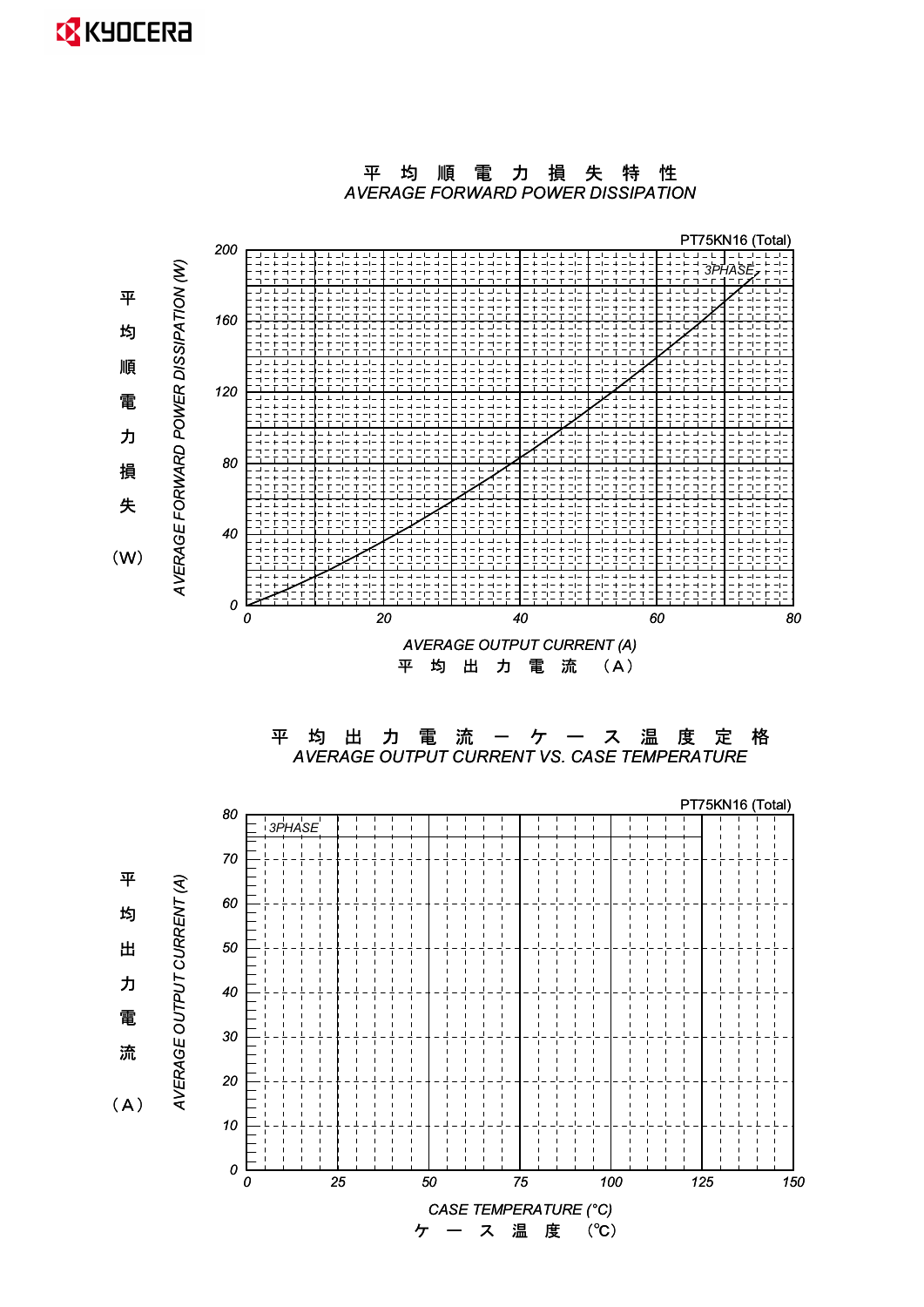

時 間 (s)